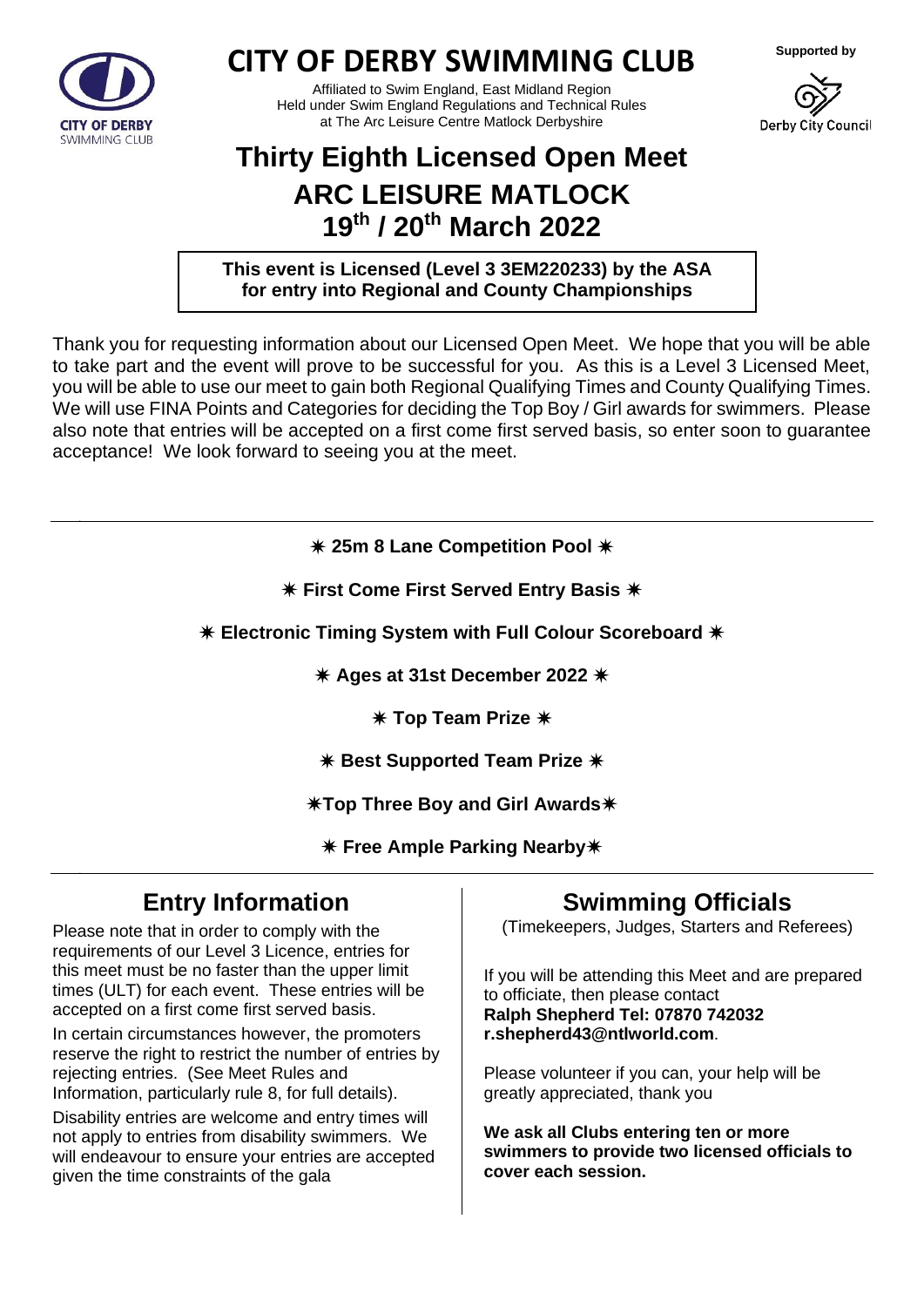**Supported by**



# **CITY OF DERBY SWIMMING CLUB**

Affiliated to Swim England, East Midland Region Held under Swim England Regulations and Technical Rules at The Arc Leisure Centre Matlock Derbyshire



## **Short Course Level 3 Licensed Open Meet 2022**

### **Saturday 19 th March 2022 Session 1**: Warm-Up 1:00pm Start 2pm

|                |             | Ev B/G Description |
|----------------|-------------|--------------------|
|                | <b>Boys</b> | 200 IM             |
| $\overline{2}$ | Girls       | 100 Butterfly      |
| 3              | <b>Boys</b> | 100 Freestyle      |
| 4              | Girls       | 50m Breast         |
| 5              | <b>Boys</b> | 50m Backstroke     |
| 6              | Girls       | 200m Free          |

#### **Sunday 20th March 2022 Session 3** Warm-Up 8:30am Start 9:30am

| Ev | B/G         | <b>Description</b> |
|----|-------------|--------------------|
| 13 | Boys        | 200m Backstroke    |
| 14 | Girls       | 100m IM            |
| 15 | <b>Boys</b> | 400M IM            |
| 16 | Girls       | 400m Freestyle     |
| 17 | <b>Boys</b> | 100m Breaststroke  |
| 18 | Girls       | 100m Backstroke    |
| 19 | <b>Boys</b> | 50m Freestyle      |
| 20 | Girls       | 50m Butterfly      |
| 21 | <b>Boys</b> | 200m Butterfly     |
| 22 | Girls       | 200m Breaststroke  |

#### **Session 2:** Session start times to be confirmed.

|    | $Ev$ B/G    | <b>Description</b> |
|----|-------------|--------------------|
|    | Girls       | 200m IM            |
| 8  | <b>Boys</b> | 100m Butterfly     |
| 9  | Girls       | 100m Freestyle     |
| 10 | Boys        | 50m Breast         |
| 11 | Girls       | 50m Backstroke     |
| 12 | <b>Boys</b> | 200m Freestyle     |
|    |             |                    |

**Session 4: Session start times to be confirmed.** 

| Ev              | B/G         | <b>Description</b> |
|-----------------|-------------|--------------------|
| 23              | Girls       | 200m Backstroke    |
| 24              | Boys        | 100m IM            |
| $\overline{25}$ | Girls       | 400m IM            |
| 26              | <b>Boys</b> | 400m Freestyle     |
| 27              | Girls       | 100m Breaststroke  |
| 28              | Boys        | 100m Backstroke    |
| 29              | Girls       | 50m Freestyle      |
| 30              | Boys        | 50m Butterfly      |
| 31              | Girls       | 200m Butterfly     |
| 32              | <b>Boys</b> | 200m Breaststroke  |

Warm-up will be Boys followed by Girls for sessions 1 and 3 and Girls followed by Boys for sessions 2 and 4. Warm-up **must** be supervised by Coaches.

The promoters reserve the right to change the order of events within a session should this be necessary. The start time of the later sessions on each day is **subject to change** (earlier or later) and will be confirmed when the accepted entries are published.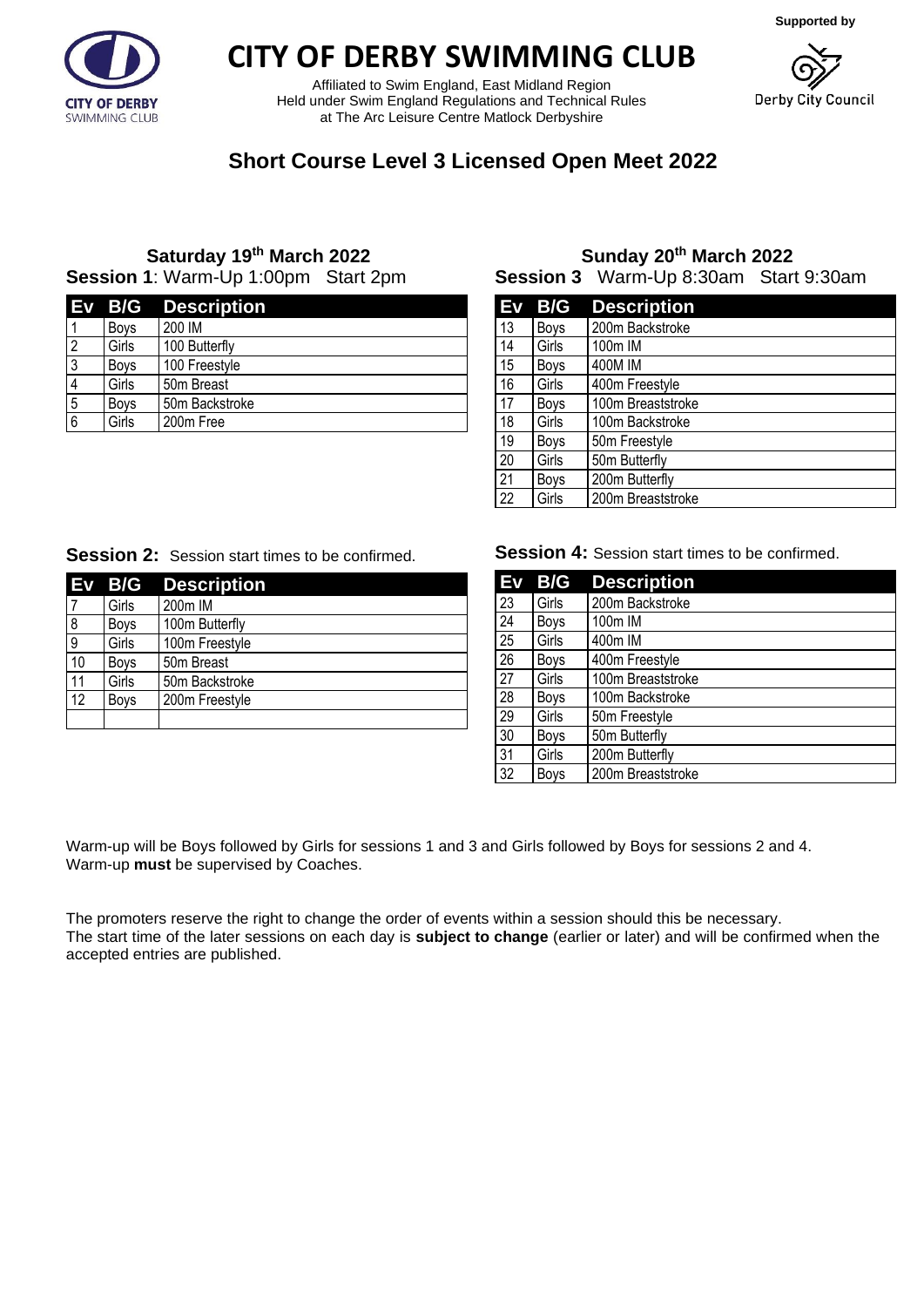## **MEET RULES AND INFORMATION**

- 1. The competition will be held under Swim England Regulations and Technical Rules. This event is LEVEL 3 LICENSED by the ASA (3EM220233) for entry into Regional and County Championships.
- 2. All events are HDW in all age groups. 10,11,12,13,14,15&Over
- 3. The events are:

100m all 4 strokes all age groups 200m all 4 strokes all age groups 100m I.M. all age groups 200m I.M. all age groups 50m all 4 strokes all age groups 400 free all age groups 400 IM all age groups

Please note it may be necessary to cap the 400m events

- 4. The age groups are: 10, 11, 12, 13, 14 & 15/Over **Ages as at the 31st December 2022.**
- 5. The Pool length is 25m, eight lanes, and will be equipped with electronic timing with full display and anti-wave lane ropes.
- 6. Awards will be given to the top three placed swimmers in each age group in each individual event. Awards will be made to disability swimmers who PB in the events they enter and where more than one swimmer competes under the same disability classification, they will be ranked accordingly
- 7. In addition to the individual event awards there will be the following overall awards:

#### **Top three Boy/Girl awards in each of the following ages:**

10, 11, 12, 13, 14, 15/Over yrs. Boys using BAGCATs

10, 11, 12, 13, 14, 15/Over yrs. Girls using BAGCATs

Note these will be British Age Group Categories based on FINA **Points** 

**Top Team award Best Supported Team award**

The overall awards will be calculated as follows:

#### Top Boy / Girl

FINA Points will be calculated for all swims. These points will be accumulated into the appropriate British Age Group Category for each individual year age. The overall top three swimmers in each of these BAGCATs will receive a Top Boy/Girl award.

#### Top Team

Event Points will be scored for all events The scoring will be:

| 1 <sup>st</sup> 6 points, | 2 <sup>nd</sup> 5 points, | $3rd$ 4 points,                                                 |
|---------------------------|---------------------------|-----------------------------------------------------------------|
| $4th$ 3 points,           | $5th$ 2 points,           | $6th$ 1 point.                                                  |
|                           |                           | Event points will be accumulated for all swimmers (from all age |

groups), for each Club. The overall Top Club will receive a cash award.

#### Best Supported Team

This award will be made at the discretion of the promoters.

If there is a tie for any of these awards, then the prizes will be shared.

- 8. Heats will be swum with all age groups combined and swimmers seeded by entry times. Entries must be no faster than the upper limit times (ULT) for each event. **These entries will be accepted on a first come first served basis**.
- 9. If similar amounts of entries are not received for each session, the start time of the later sessions on each day may be subject to change (earlier or later) and will be confirmed on publication of the accepted entries.
	- 10. Over the top starts may be used at the promoter's discretion.

11. **The Entry Fee is £6.00 per event if submitted electronically using the Sportsystems Entry Manager program or £7.00 per event if submitted with a paper entry form**. Entries MUST include the entrants ASA registration number together with all entry fees. No entries will be accepted after the closing date or during the meet unless due to promoters' error or omission. Cheques to CITY OF DERBY S.C. Bank details for BACS payments:

City of Derby 100 Club

 Sort Code: 60-11-37 Account No : 23201762 Please give a reference of your Club meet code (e.g. Co Derby).

**Refunds will not be given for swimmers withdrawing from an event that they have been accepted for.**

- 12. Closing date for entries is 22nd February 2022.
- 13. Competitors times will be computer processed and results sheets can be downloaded from our web site.
- 14. Spectator admission prices:

| Weekend pass                                | Adult £12.00 | Child and O.A.P. £6.00 |  |  |  |  |  |
|---------------------------------------------|--------------|------------------------|--|--|--|--|--|
| Per Session                                 | Adult £4.00  | Child and O.A.P. £2.00 |  |  |  |  |  |
| All Day Saturday                            | Adult £7     | Child and O.A.P. £3.50 |  |  |  |  |  |
| All Day Sunday Adult £7                     |              | Child and O.A.P. £3.50 |  |  |  |  |  |
| Under 14 yrs. free                          |              |                        |  |  |  |  |  |
| Programme £5.00, reduced to £3.00 on Sunday |              |                        |  |  |  |  |  |

- 15. Pool Side Passes are available to bona-fide Coaches and team managers Supporting competing swimmers. They include a Programme and Results sheets. (PLEASE NOTE POOL SIDE PASSES DO NOT INCLUDE FOOD AND MUST BE WORN):
	- £15 for both days.
	- £8 for Saturday only.
	- £8 for Sunday only

Poolside Passes can be ordered with entries or purchased on the day. Coaches may be asked for proof of DBS check.

16. Any conditions not covered in the above will be at the discretion of the promoters, City of Derby Swimming Club.

All entries and enquiries to:

Kirsty Billinge 34 Selker Drive Amington Fields Tamworth Staffs B77 3QT Tel: 07702 946674 OR openmeets@coderby.co.uk Accepted entries will be published at www.coderby.co.uk/ only.

No other entry information will be sent to Clubs or swimmers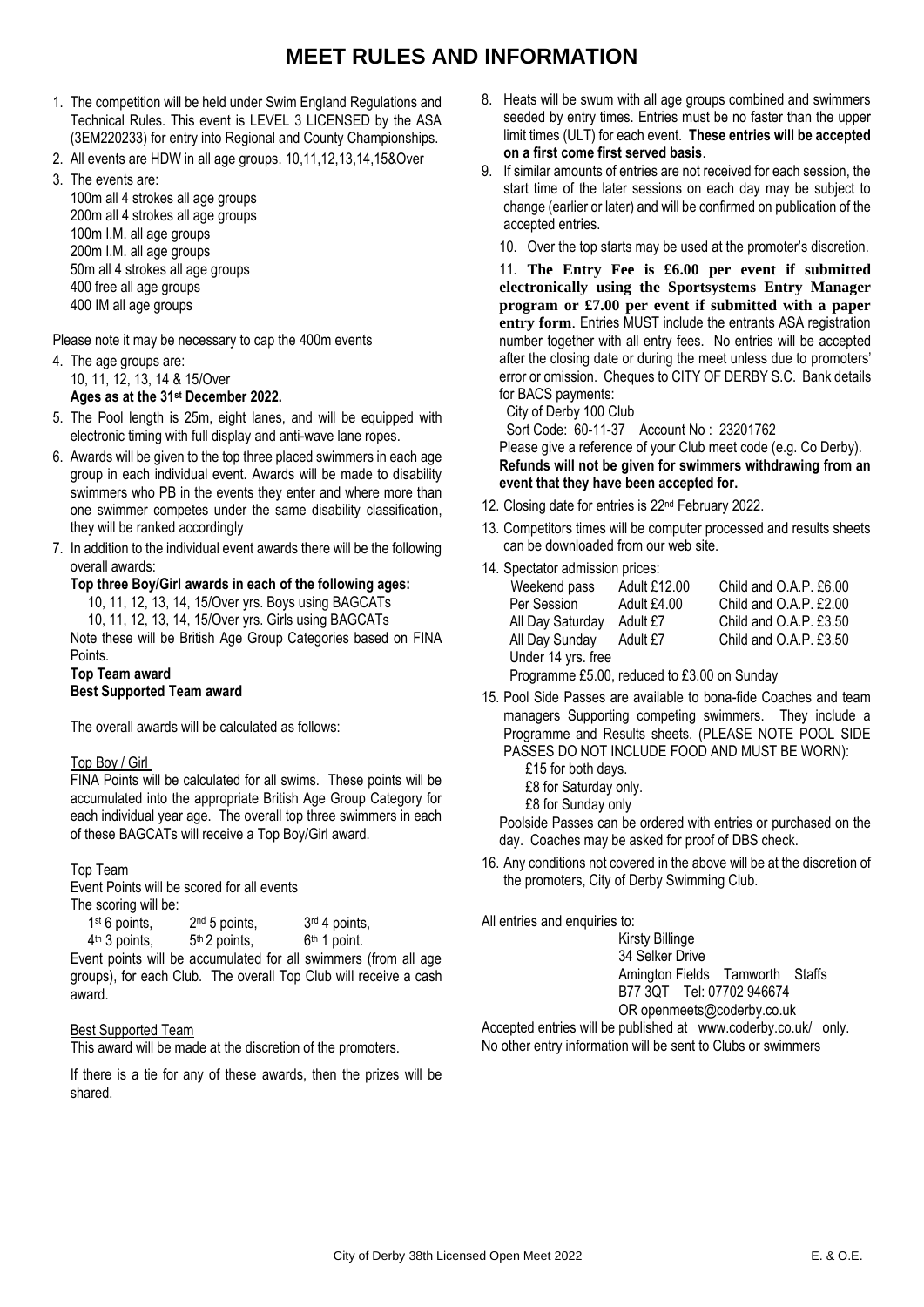## **MEET RULES AND INFORMATION 2**

#### **ENTRY QUALIFYING TIMES - 25m (Short Course) Times**

**Entries must be no faster than the upper limit times (ULT)**, published below. Entries will be accepted on a **first come first served basis.** (See Meet Rules and Information, particularly rule 8, for full details). **Verification of entry times may be required.** 

| <b>Upper Limit Times</b> |  |  |
|--------------------------|--|--|
|--------------------------|--|--|

|            |            |                                              | <b>BOYS</b> |            |            |               | <b>GIRLS</b> |            |                                                      |            |            |            |
|------------|------------|----------------------------------------------|-------------|------------|------------|---------------|--------------|------------|------------------------------------------------------|------------|------------|------------|
| 10yr       | 11yr       | 12yr                                         | 13yr        | 14yr       | 15/Over    | <b>Events</b> | 10yr         | 11yr       | 12yr                                                 | 13yr       | 14yr       | 15/Over    |
| <b>ULT</b> | <b>ULT</b> | <b>ULT</b>                                   | <b>ULT</b>  | <b>ULT</b> | <b>ULT</b> |               | <b>ULT</b>   | <b>ULT</b> | <b>ULT</b>                                           | <b>ULT</b> | <b>ULT</b> | <b>ULT</b> |
| 31.1       | 29.6       | 27.9                                         | 26.6        | 25.6       | 24.6       | 50m Free      | 31.4         | 30.0       | 28.6                                                 | 27.9       | 27.5       | 27.4       |
| 1:07.8     | 1:00.3     | 1:00.3                                       | 57.1        | 55.4       | 53.1       | 100m Free     | 1:09.0       |            | $1:02.5$ 1:02.5                                      | 1:00.4     | 59.6       | 58.4       |
| 2:26.1     | 2:11.0     | 2:11.0                                       | 2:04.2      | 2:00.1     | 1:55.3     | 200m Free     | 2:26.5       |            | $\left  2:14.0 \right  2:14.0 \left  2:09.8 \right $ |            | 2:08.0     | 2:05.3     |
| 4:48:0     | 4:48:0     | 4:45.0                                       | 4:32:0      | 4.22:0     | 4:10:0     | 400m Free     | 4:50:0       |            | 4:50:0 4:50:0                                        | 4:40:0     | 4:35.5     | 4:30.0     |
| 41.0       | 38.5       | 36.1                                         | 33.8        | 32.5       | 31.4       | 50m Breast    | 41.0         | 38.5       | 36.4                                                 | 35.2       | 34.5       | 34.0       |
| 1:29.3     | 1:18.1     | 1:18.1                                       | 1:13.0      | 1:10.6     | 1:07.0     | 100m Breast   | 1:29.6       |            | $1:19.5$ 1:19.5                                      | 1:16.7     | 1:15.5     | 1:13.9     |
| 3:10.6     | 2:48.8     | 2:48.8                                       | 2:39.1      | 2:33.5     | 2:26.3     | 200m Breast   | 3:10.2       |            | $2:50.0$ 2:50.0                                      | 2:44.7     | 2:42.5     | 2:39.7     |
| 34.9       | 32.8       | 31.1                                         | 29.3        | 28.1       | 27.1       | 50m Fly       | 34.8         | 33.1       | 31.4                                                 | 30.5       | 29.9       | 29.4       |
| 1:19.6     | 1:08.7     | 1:08.7                                       | 1:04.0      | 1:01.5     | 58.4       | 100m Fly      | 1:19.3       |            | 1:09.8 1:09.8                                        | 1:07.4     | 1:06.1     | 1:04.6     |
| 2:54.0     | 2:32.3     | 2:32.3                                       | 2:22.1      | 2:16.1     | 2:09.3     | 200m Fly      | 2:56.0       |            | 2:34.4 2:34.4                                        | 2:27.6     | 2:25.1     | 2:21.4     |
| 36.0       | 34.1       | 32.3                                         | 30.4        | 29.4       | 28.4       | 50m Back      | 35.9         | 34.0       | 32.5                                                 | 31.6       | 31.0       | 30.7       |
| 1:18.3     | 1:08.7     | 1:08.7                                       | 1:04.7      | 1:02.2     | 59.3       | 100m Back     | 1:18.1       | 1:09.7     | 1:09.7                                               | 1:07.5     | 1:06.3     | 1:04.8     |
| 2:44.0     | 2:26.7     | 2:26.7                                       | 2:18.5      | 2:14.0     | 2:08.1     | 200m Back     | 2:45.1       |            | $2:28.8$ 2:28.8                                      | 2:23.9     | 2:21.9     | 2:18.6     |
| 1:19.2     | 1:15.2     | 1:11.0                                       | 1:07.0      | 1:04.0     | 1:02.3     | 100m IM       | 1:17.3       |            | $1:14.8$   1:11.3                                    | 1:09.0     | 1:08.2     | 1:07.4     |
| 2:48.1     | 2:29.5     | 2:29.5                                       | 2:21.4      | 2:16.7     | 2:10.7     | 200m IM       | 2:47.4       |            | $2:31.6$ 2:31.6                                      | 2:27.3     | 2:25.0     | 2:22.0     |
|            |            | $5:25.4$   5.21.4   5.14.7   5.05.6   4.57.4 |             |            | 4.50.0     | 400m IM       |              |            | 5.25.5 5.21.5 5.16.5 5.13.5 5.10.5                   |            |            | 4.58.7     |

#### **FINA Points and British Age Group Categories**

The following table summarises the events that will be used to calculate the Overall Top three Boys / Girls in each age BAG Category at this City of Derby Swimming Club Short Course Licensed Open Meet.

|                    | City of Derby Swimming Club - Short Course Licensed Open Meet<br><b>BAG Categories (BAGCATs) based on FINA Points</b> |                                             |                 |                                      |  |  |  |  |  |
|--------------------|-----------------------------------------------------------------------------------------------------------------------|---------------------------------------------|-----------------|--------------------------------------|--|--|--|--|--|
|                    |                                                                                                                       | <b>Boys</b>                                 | Girls           |                                      |  |  |  |  |  |
|                    | Sprint                                                                                                                | Best 50m Free / Back / Breast / Fly         | Sprint          | Best 50m Free / Back / Breast / Fly  |  |  |  |  |  |
| 10, 11,<br>12, 13, | 100 <sub>s</sub>                                                                                                      | Best 100m Free / Back / Breast / Fly   100s |                 | Best 100m Free / Back / Breast / Fly |  |  |  |  |  |
| 14, 15/Ov          | Form                                                                                                                  | Best 200m Back / Breast / Fly               | Form            | Best 200m Back / Breast / Fly        |  |  |  |  |  |
| <b>BAGCATS</b>     | <b>Distance</b>                                                                                                       | Best 200m / 400m Freestyle                  | <b>Distance</b> | Best 200m / 400m Freestyle           |  |  |  |  |  |
|                    | IM                                                                                                                    | Best 100m / 200m / 400 IM                   | IM              | Best 100m / 200m / 400mlM            |  |  |  |  |  |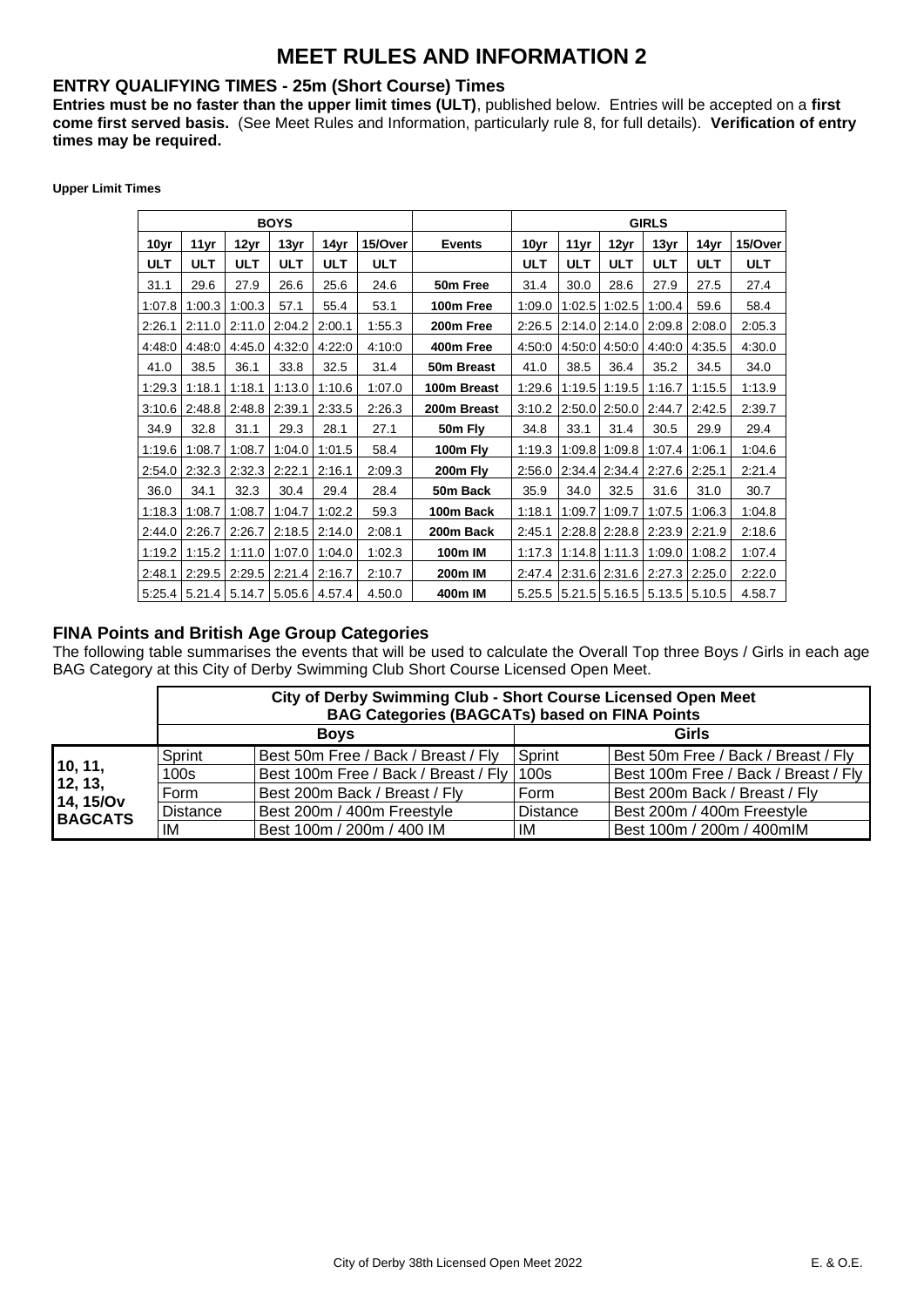# **CITY OF DERBY SWIMMING CLUB THIRTY SEVENTH LICENSED OPEN MEET 2022**

**at ARC LEISURE MATLOCK 19 th – 20th March 2022**

(Under Swim England Regulations and Technical Rules of Swimming)

# **Individual Entry Form**

Please return the completed entry form with the appropriate entry fee and a Entries must be received by the closing date of **22nd February 2022.**

**All times to be 25m (short course) times. Please use BLOCK CAPITALS**.

| Name:                                          |           |  |    |  |  |  |        |                                   |  |  |  |  |  |  |  |  |
|------------------------------------------------|-----------|--|----|--|--|--|--------|-----------------------------------|--|--|--|--|--|--|--|--|
| Gender:   Male / Female (Please Delete)        |           |  |    |  |  |  |        | Entry No: (Official Use Only)     |  |  |  |  |  |  |  |  |
| Date of Birth:                                 | <b>DD</b> |  | MM |  |  |  |        | Age at 31 <sup>st</sup> Dec 2022: |  |  |  |  |  |  |  |  |
| Club:                                          |           |  |    |  |  |  |        |                                   |  |  |  |  |  |  |  |  |
| ASA Reg No:                                    |           |  |    |  |  |  |        |                                   |  |  |  |  |  |  |  |  |
| Disability Classification(s), where applicable |           |  |    |  |  |  |        |                                   |  |  |  |  |  |  |  |  |
| Address:                                       |           |  |    |  |  |  |        |                                   |  |  |  |  |  |  |  |  |
|                                                |           |  |    |  |  |  |        |                                   |  |  |  |  |  |  |  |  |
|                                                |           |  |    |  |  |  |        |                                   |  |  |  |  |  |  |  |  |
| Tel No:                                        |           |  |    |  |  |  | Email: |                                   |  |  |  |  |  |  |  |  |

| Event                       | <b>Entry Time</b> | Event                             | <b>Entry Time</b> |
|-----------------------------|-------------------|-----------------------------------|-------------------|
| 50m Freestyle               |                   | 100m Breaststroke                 |                   |
| 100m Freestyle              |                   | 200m Breaststroke                 |                   |
| 200m Freestyle              |                   | 50m Butterfly                     |                   |
| 400m Freestyle              |                   | 100m Butterfly                    |                   |
| 50m Backstroke              |                   | 200m Butterfly                    |                   |
| 100m Backstroke             |                   | 100 I.M                           |                   |
| 200m Backstroke             |                   | 200m I.M.                         |                   |
| 50m Breaststroke            |                   | 400m I.M.                         |                   |
| <b>Total No of Entries:</b> |                   | $\textcircled{2}$ £7.00p = Total: | £                 |

**This event is Level 3 Licensed for entry into Regional and County Championships. Entries must be no faster than the Upper Limit Times** for each event.

These entries will be accepted on a **first come first served basis**. Please see meet rules for details. I certify that the above details are correct, I will abide by the promoter's conditions and that I am an eligible competitor in accordance with the laws of the Amateur Swimming Association.

Swimmer's Signature: Date: / / .

| Please return to:        |
|--------------------------|
| <b>Kirsty Billinge</b>   |
| 34 Selker Drive          |
| Amington Fields Tamworth |
| Staffs B77 3QT           |
| Tel: 07702 946674        |

| <b>Poolside Passes</b>            | No. | Total |  |
|-----------------------------------|-----|-------|--|
| @£15 Saturday & Sunday            |     |       |  |
| @£8 Saturday only                 |     |       |  |
| @£8 Sunday only                   |     |       |  |
| (Including Programme and Results) |     |       |  |